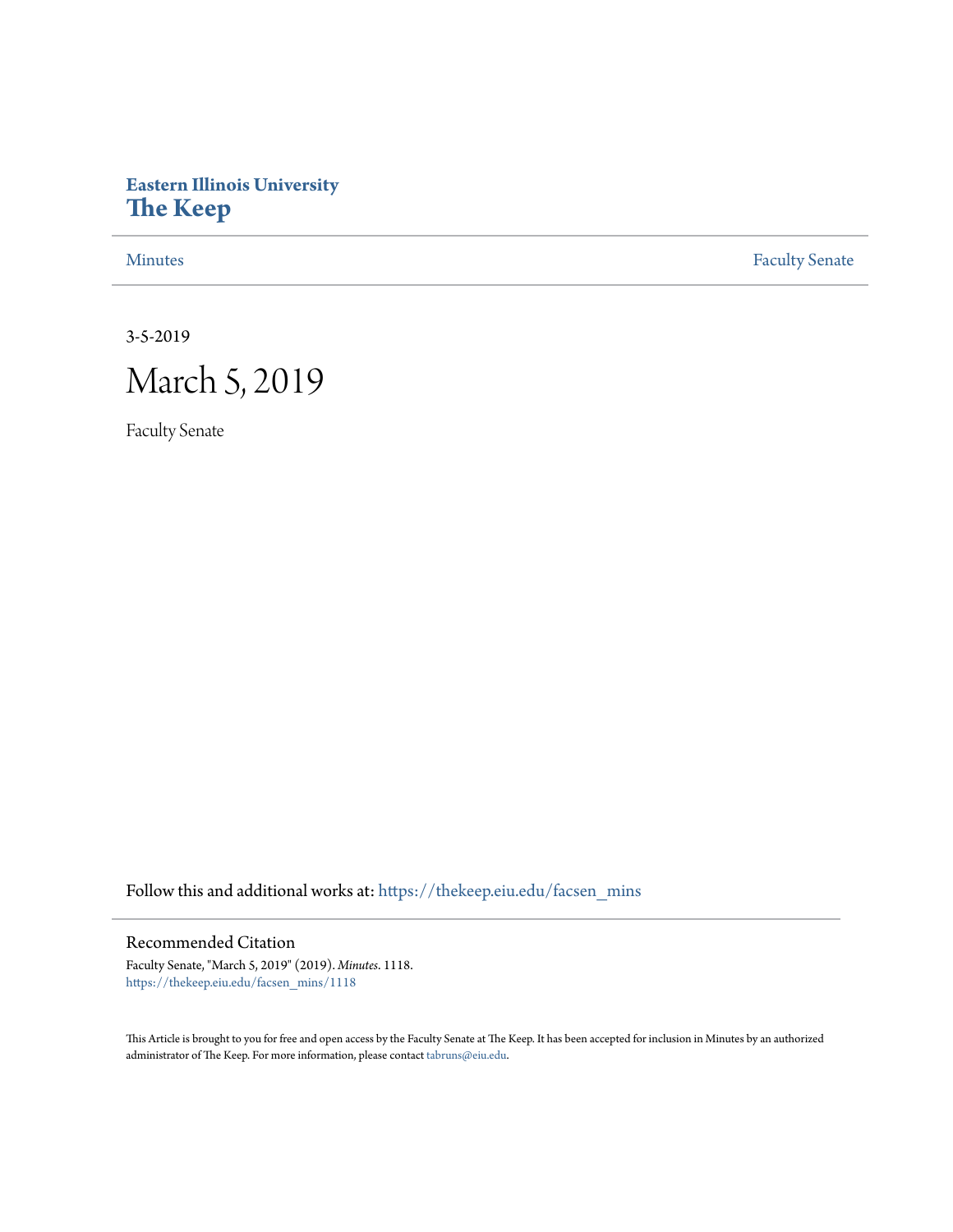*Note: This minutes is a summary of the proceeding, not a verbatim transcript.*

Attendance: Abebe, Bruns, Corrigan, Eckert, Gosse, Holly, Hugo, Hung, Oliver, Shaw, VanGunten, Wharram Student Senate Representative: Gordon Guests: Provost Gatrell, Dr. Mike Dobbs (LCBT), Dr. Kattenbracker, Ms. Haynes (DEN)

Bruns called meeting to order at 2:03 pm.

Abebe moved to accept minutes from last meeting. Seconded Oliver. VanGunten abstained. All pass.

Executive Board report:

- Dr. Kattenbraker at CUPB presented report on new programs and minors. An update from last year. Dr. Glassman reported on meeting with Pritzker at Springfield, stressing importance of regionals, and need for stable funding, and our need for a new science building. Governor proposed 5% increase to university budgets. But won't know the exact number till the end. That will be 5% short of 2015 appropriation. Plan is to get us past that point, but in future years. Addition of \$150M for deferred maintenance, \$50M to MAP, \$10M to Aim High. Also stated Governor wants a capital bill. University Presidents were asked to testify needs of capital needs. Stated that our first request is we desperate need for science building, no other needs. Total request was \$119M for science building, \$10.7m for emergency maintenance, \$16M for deferred maintenance (non-emergency/safety), for a total of \$146M total for EIU. University advancement search continues. VPAA midyear update. On target to meet budget, work to reduce overload course. CAA approved new major of Fashion Merchandizing and Design. VPBA was out, report is that we are fiscally sound. Hoping to rebuild cash flow. Student Affairs reported possible impacts on increase in minimum age. March 19 Dr. Ludlow to talk about registrar's prompt to enter grade. Guests for future meetings: April 2, Dr. Doug Bower. April 16, Dr. Lynette Drake. April 30, Dr. Glassman.
- Executive board meeting talked about Presidential series. Asking for inquiries on how to proceed. Answer is to give a few topics each year and he can choose. Talked about Governor's proposed budget. Approved the Senate's proposed 360 review, and also added that all staff can review VP as well.

Elections report: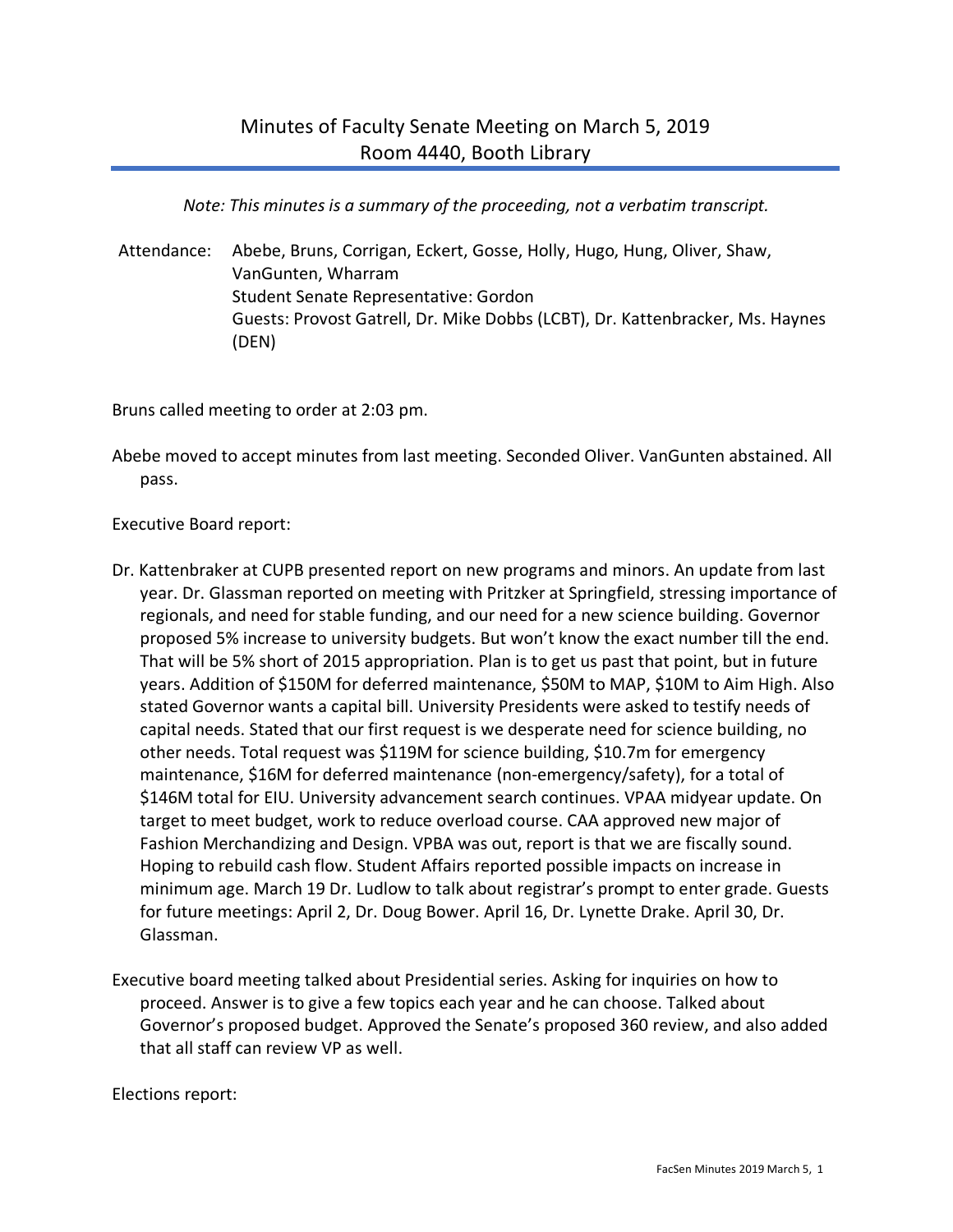- Still a number of positions lacking candidates. Try more specific call to extend to this Fri. Any remaining open seats will be Fall election.
- Carson: After Spring Break, "Let Your Voice be Heard" series to gather feedbacks from students and address concerns and talk to student constituents. Election will be after Spring Break. Candidates meeting, campaign, then election.

### Awards committee:

Dr. Newton Key was nominated for the Distinguished Faculty Award. Motion to accept by Eckert. VanGunten Seconded. Approved unanimously.

#### Provost Report:

- Textbook rental discussion brought feedback to it, the adoption cycle remains unchanged. Task force will be named in summer, to explore strategies to address the changing landscape of textbooks. Instructional ancillaries are free, so no cost, so no impact on this. New major to BoT (Fashion Merchandizing and Design). Enrollment indicators: applications and deposits are up. Our yield also improving. April 1 and May 1 will give us more data. Feels good about first time full time for fall. Anticipate expanded opportunities for Aim High now being available to transfer students. Working through DACs, all but one approved. Appreciate how faculty articulate expectations for their peers. DACs are important documents for the culture and metrics. In some cases, they are major revisions.
- Oliver: There were 2 large admitted student events last week. When we get them here, how's the yield? Dos admission and recruiting collect immediate feedback for the events?
- Gatrell: Students who participate in yield events are higher rate than those who do not. Those relationships and interactions are important. There's a bump in commitment after the event. Some are new students, so we also see new applications. Project to move Banner application to mobile interface to increase rate of completion of application.

Eckert: We heard about WIU situation. We seem to be doing better. Are we at risk?

- Gatrell: What happens at WIU is painful for any institution. Very difficult days, and it will transform [that] institution. I hesitate to compare the situations. In terms of the broader threat – all public higher ed institutions are threatened. We are increasingly dependent on tuition. We have to mindful about expenditures and budget. Every institutions have to be mindful about staffing plans and our resources.
- Hung: To follow up on the Provost's comment, we did eliminate over 260 civil service positions 3 years ago. We didn't lose any tenure-track positions, and the union voted to forego the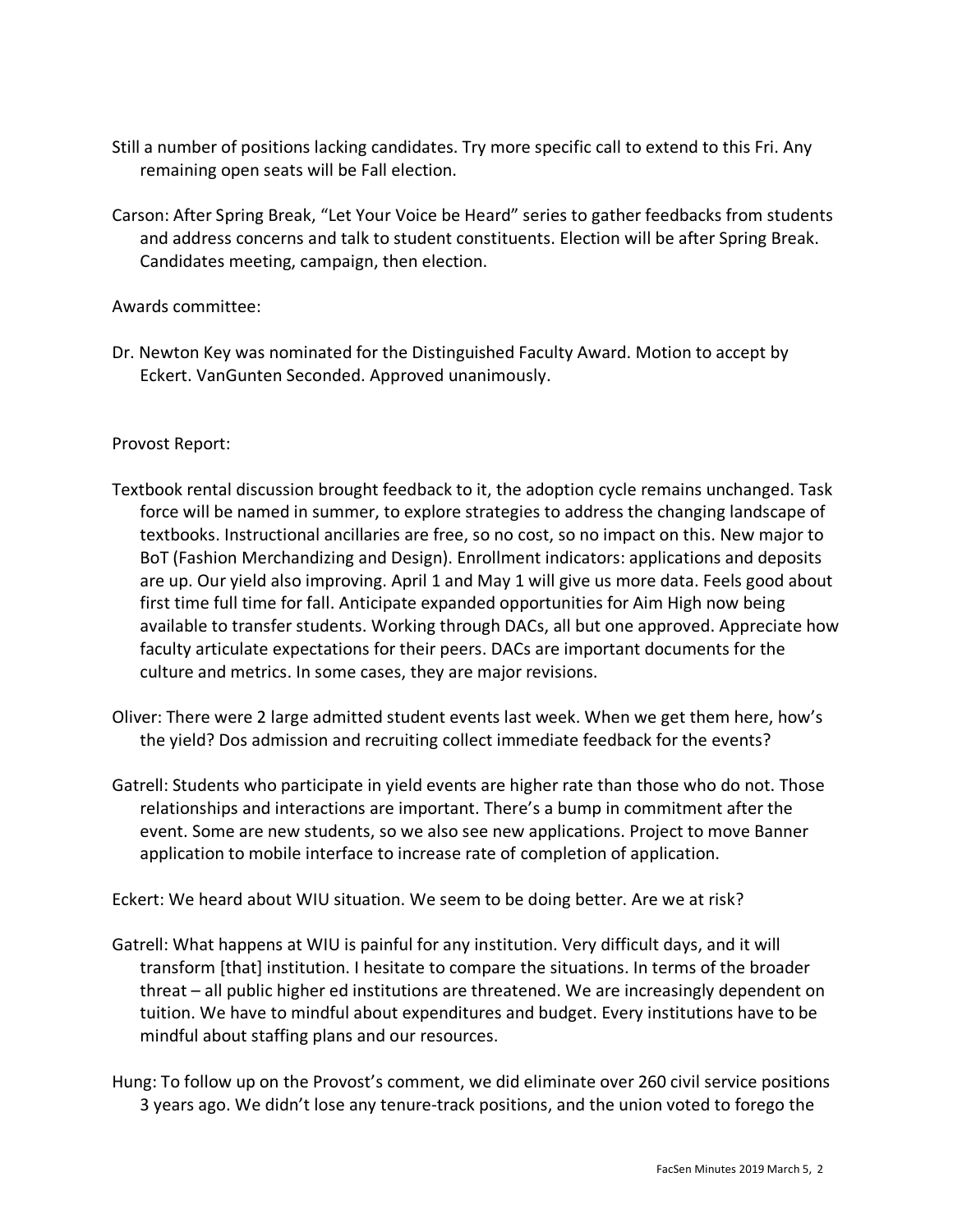raise to save the 23 ACF positions. So EIU went through the painful cuts 3 years ago. In addition, this is the second round of layoff for WIU. Last year, they eliminated faculty positions through the program elimination process. I encourage all my colleagues who have collaborators or friends at WIU to reach out to offer any words of encouragement.

Hung: Last meeting we talked about adding a librarian to the textbook rental committee. Where are we at on that?

Corrigan: We do have a volunteer.

Wharram: How do we do for appointment to textbook rental committee? Let's do that.

- Oliver: It is one of the appointed committees. So we can follow the same process for other appointed committees, where we send out call for volunteer after the Spring election.
- Hung: As far as I am aware, the textbook committee already agrees to add a librarian to their committee. So we should proceed after election to solicit volunteer and then appoint a librarian to the committee.
- Dobbs: Presenting framework and perspectives on what the think tank might do. My background is organizational ecology. So we ask how does an organization exist in the environment and interact with the rest of the business ecosystem. I think these relations are worth looking at and will be valuable to the decision makers on our campus.
- Holly: Regarding the amount of funding that universities receive, since IL seems to be near the top, but we are also running a very lean institution, so where is the waste?
- Dobbs: Compared to other places, I think the faculty in IL are getting paid closer to what we should be than others.
- Hung: Some caution on gathering data on compensation, too, since in IL, money is sometimes moved around due to the pension ramp we have in the past decade or so.
- Dobbs: We have about 47% of our instructional budget coming from state funding in 2012, but now it's closer to 37%.

Hung: We were close to 70% in 1978.

Abebe: Some of the data can be misleading if we only look at one short period of time.

Hung: The think tank would really need to dig into the data and find out the reasons behind why on paper IL higher ed seems to be receiving a lot of funding but on the ground, none of us really feel it.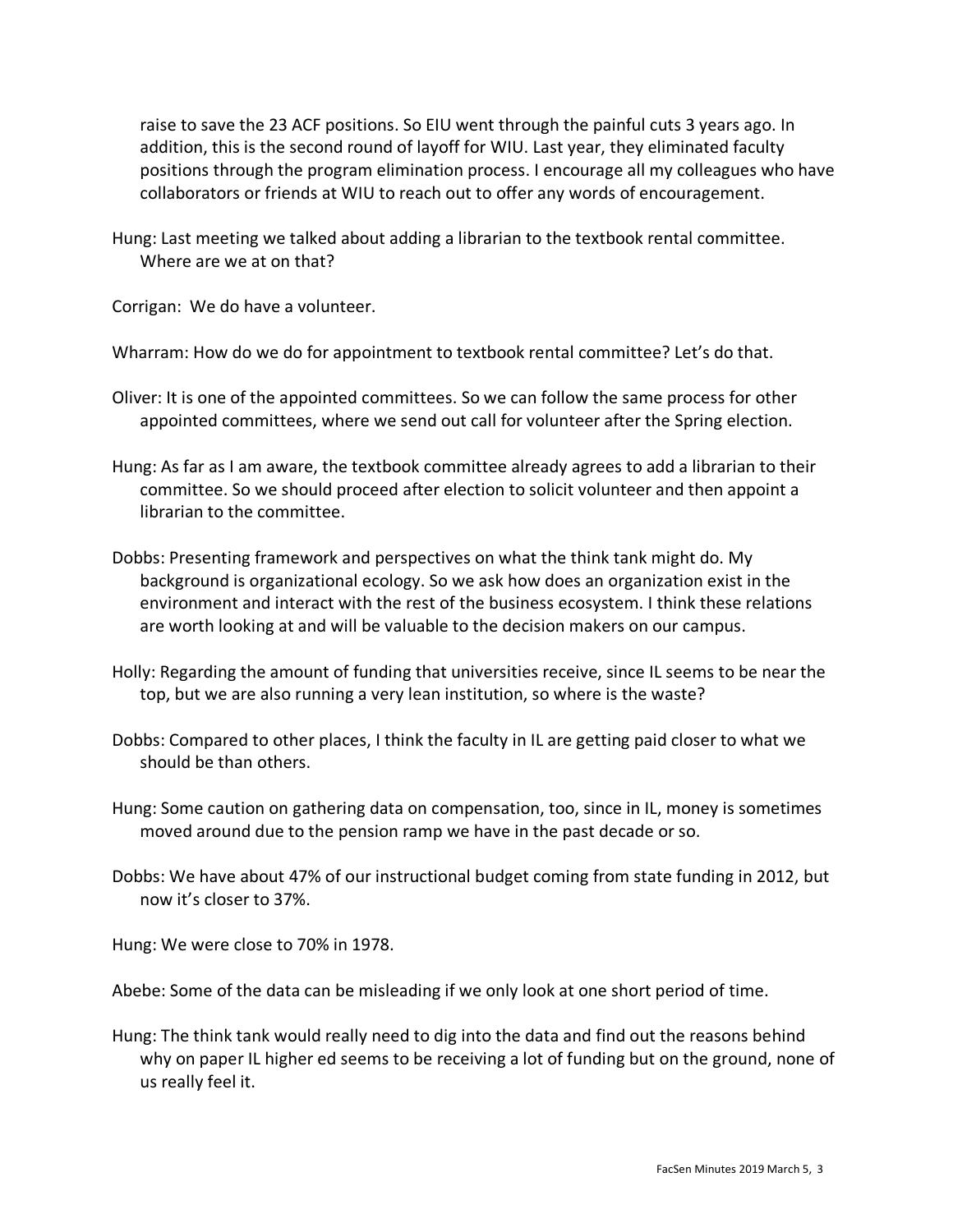Eckert: The presentation really leaves the impression that our only way out, given expected decline in state appropriation and the tuition issue, it seems our only option left is to expand our gift donations. Do you think we will be able to make up the difference we need?

Dobbs: Yes.

Abebe: On average, right now, I think EIU employees are giving more than outside donors.

Dobbs: But there are donors to EIU who are giving substantial amounts.

Bruns: Also, keep in mind that we haven't had a VP Advancement for a few years.

Dobbs: Another option is to allow and urge Deans to do more fundraising activities.

- Holly: One factor that may hurt U of I more than it hurts us is the shrinking federal research budget like from NIH and NSF. Since that's a much bigger slice in schools like U of I, we actually will be less harmed. Regarding the population growth trends, we see that we have more people over the years, but it seems that the number of institutions didn't seem to have grown, nationally. So does this mean that enrollment in schools just went up to absorb the students?
- Dobbs: In Texas where I am more familiar, the regional schools did have a large increase in enrollment.
- Shaw: We also need to keep in mind that given the socio-economic group of our students compared to students who attend private institutions, the amount of endowment we have is not that surprising.
- Hung: Another issue that needs to be considered is the looming balloon of student loans. The average Illinois college graduate carries \$28k in loan. That's crippling. That cannot go on for too many more years. What will happen to schools like EIU when that bubble bursts, or when the paradigm shifts? Most of the students we accept need to take student loans to complete their education, after all. In conjunction to that, what's the trend for tuition-free colleges, or tuition-free community colleges, and how will that affect 4-year regionals like us?
- Holly: For such a long time, our university relies heavily on our education area. We train a lot of teachers. So when we have a large decline in students seeking degrees in education, it really hits us perhaps more disproportionately than compared to other schools. Now, we are noticing a shortage of teachers, so perhaps that trend is about to reverse.
- Bruns: The Think Tank project has support from Dr. Glassman and we should move ahead to make this go ahead.